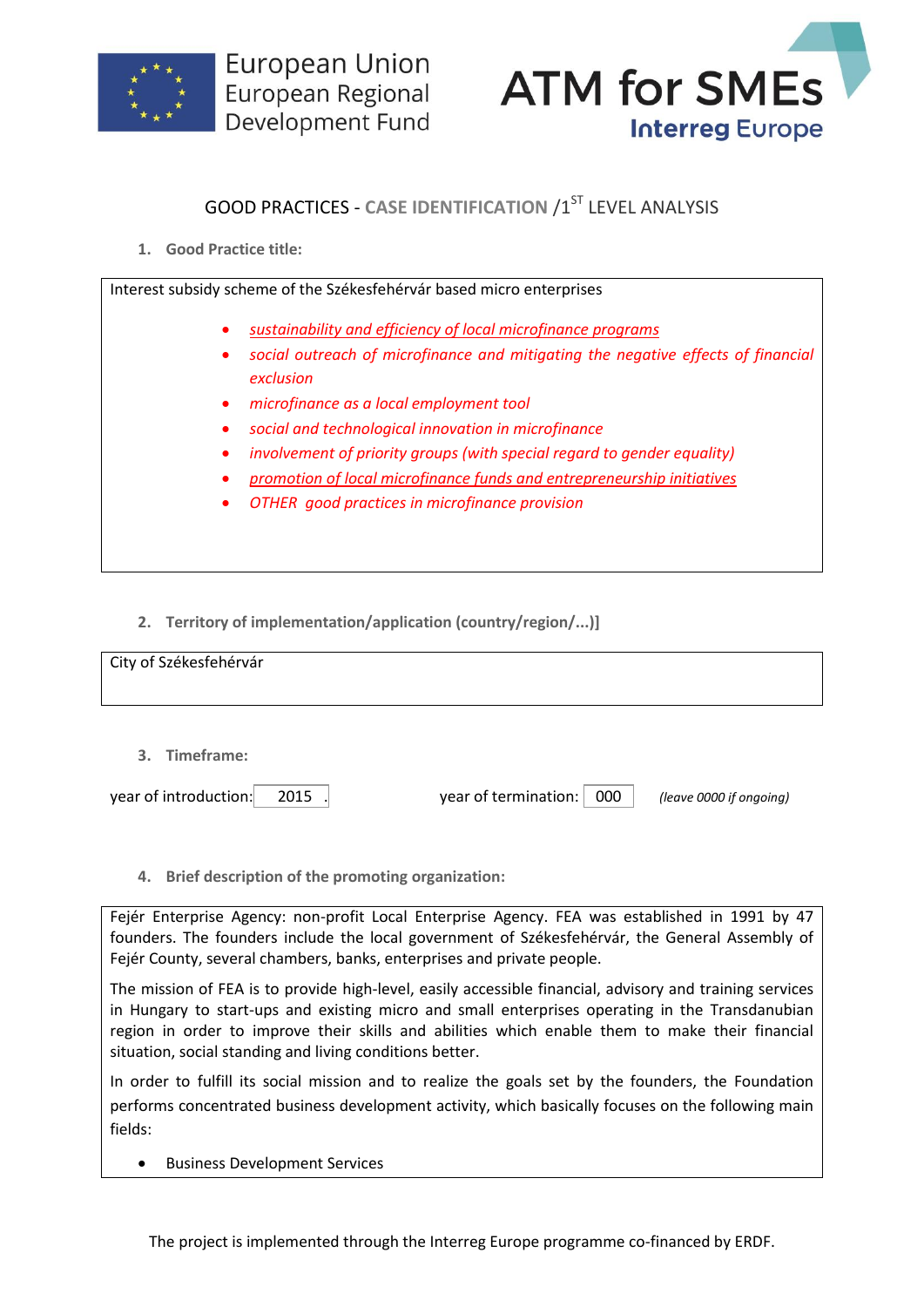



- Training programmes to disseminate entrepreneurial knowledge
- Microcredit programmes to finance enterprises
- **5. Main objective of the initiative:**

The background of the scheme is the "Funding for Growth Scheme", launched by the Hungarian National Bank, offering forint-denominated loan with maximum 2.5% interest.

The "Funding for Growth Scheme", although being an effective economic recovery measure, is not available for the smallest enterprises. In the framework of the scheme, loans are disbursed by commercial banks, so the credit worthiness of the applicants has to be checked according to the bank standards and the micro enterprises are often excluded from this credit.

**6. Brief explanation of the initiative:**

In 2015, the Municipality of Székesfehérvár, by the initiative of Fejér Enterprise Agency, approved the "Interest Subsidy Scheme of the Székesfehérvár-based micro enterprises".

The beneficiaries of the local credit scheme are the smallest local (micro) enterprises, with primary or secondary establishment in the city of Székesfehérvár. The funding of the "Székesfehérvár" credit scheme is guaranteed by FEA, and the Municipality is subsidising the average 6% interest on microcredit schemes so that it can be reduced to 2.5%. The local credit scheme is available from November 2015 to 2020, and it can be applied at FEA via the internet-based credit application system.

**7. Target group and measures to involve the target group:**

The target group are the local micro enterprises who are excluded from the credit schemes offered by commercial banks. The goal of FEA and the Municipality was to develop a favourable credit scheme for the micro enterprises who can not access the "Funding for Growht Scheme".

FEA has 25 years of experience in microfinancing programmes and has a deep overview on the local SMEs. For the promotion of the credit scheme, FEA launched a video promotion campaing, introducing local entrepeneurs who succesfully realized their development projects with the help of